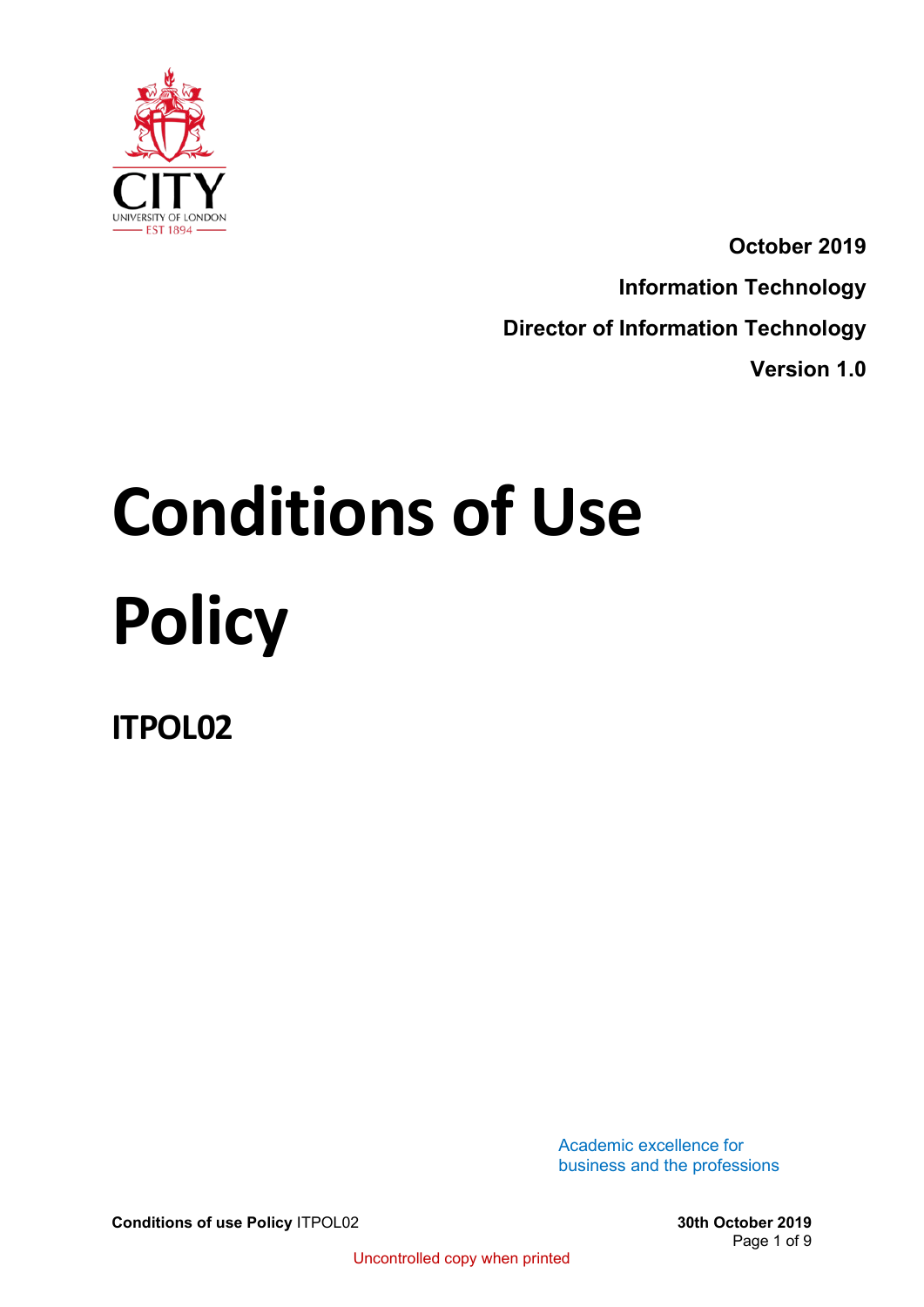# **Contents**

| $\mathbf{1}$ . |  |
|----------------|--|
| 2.             |  |
| 3.             |  |
| 4.             |  |
| 5.             |  |
| 5.1            |  |
| 5.2            |  |
| 5.3            |  |
| 5.4            |  |
| 5.5            |  |
| 5.6            |  |
| 5.8            |  |
| 6.             |  |
| 7.             |  |
| 8.             |  |
| 9.             |  |
| 10.            |  |
| 11.            |  |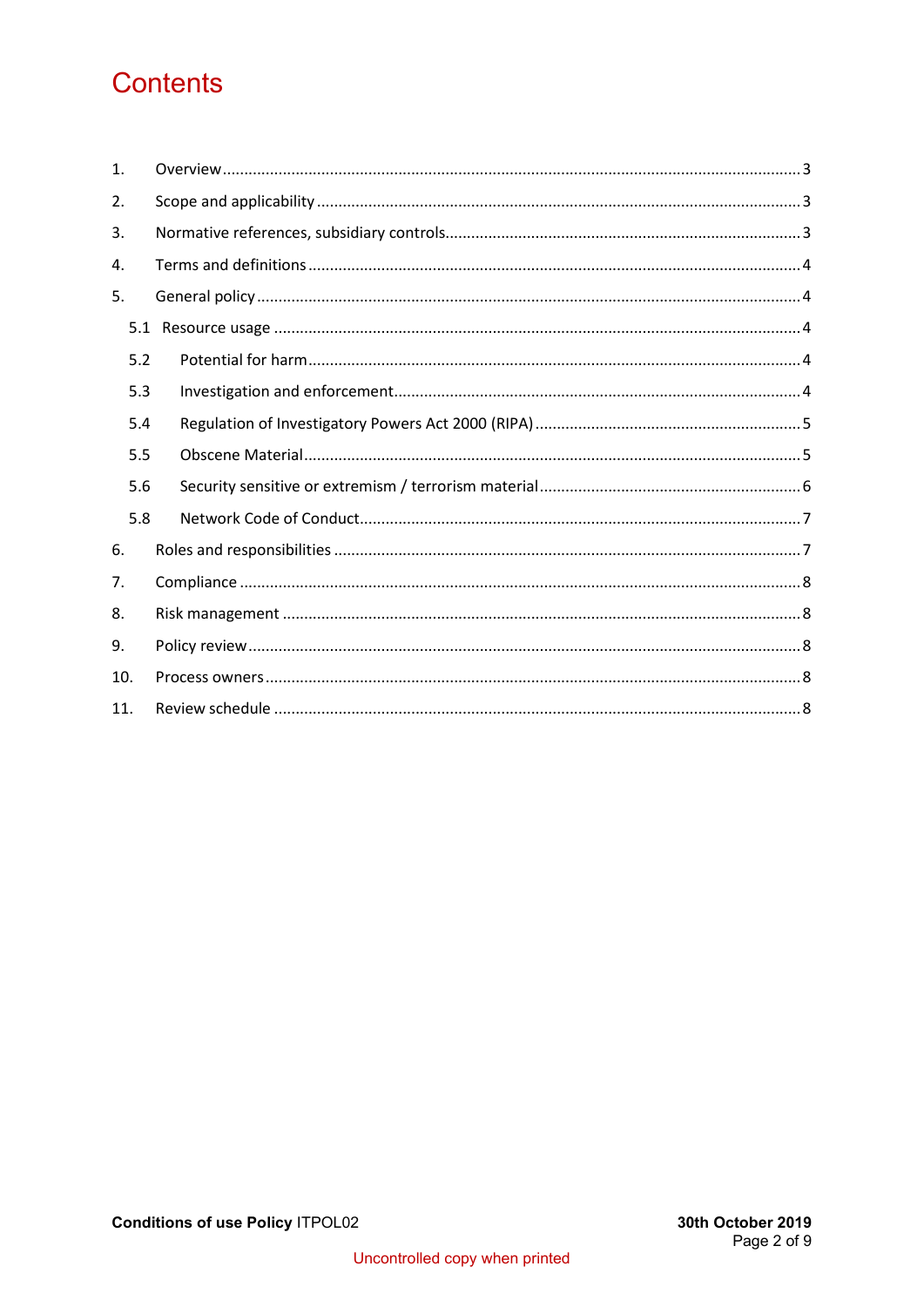# <span id="page-2-0"></span>**1. Overview**

The University processes information in order to carry out its normal functioning. This may include confidential and personal information about businesses and individuals. Information is a valuable, costly, asset. Business continuance and academic progress is dependent on its integrity and continued availability. Steps will be taken to protect information assets from unauthorised use, modification, disclosure or destruction, whether accidental or intentional. This policy forms part of an Information Security Management System (ISMS) which is a living document in support of these activities.

- **1.1** This policy details the conditions which apply to all computers and networks at City, University of London.
- **1.2** This policy should be read in conjunction with the IT Information Security Policy, along with the JANET Acceptable Use Policy.
- **1.3** All users should be aware that by registering with City or by using the City network you have agreed to abide by all Information Security Policies.

# <span id="page-2-1"></span>**2. Scope and applicability**

This policy applies to staff, students, alumni, contractors, consultants, temporary and visiting staff, including interns, retired staff, honorary staff, volunteers and other workers of the University, including all personnel affiliated with third parties who interact with the information held by the University in all its forms and its related information systems. This includes, but is not limited to, any systems or data attached to the University computer or telephony networks, systems supplied by the University or communications set to or from the University.

This policy applies to all people and assets in the execution of the original and supplemental University charters where pertaining to IT. This policy is reviewed, maintained and updated by the Information Security Manager. This policy will be reviewed, at minimum, annually.

# <span id="page-2-2"></span>**3. Normative references, subsidiary controls**

- This document forms part of an ISO/IEC27001 aligned ISMS
- Controls A.5.1.1, A.6.1.1, A.7.1.2, A.7.2.3, A.8.1.3, A9.1.2, A.12.2.1, A.12.4.1, A.12.4.2, A.12.5.1 and A12.6.2 of ISO/IEC27002 are applicable
- All University IT security policies form the one aligned ISMS suite governed by the Information Security policy (ITPOL01)
- The Director of IT shall oversee the implementation of information security controls and approve subsidiary policies.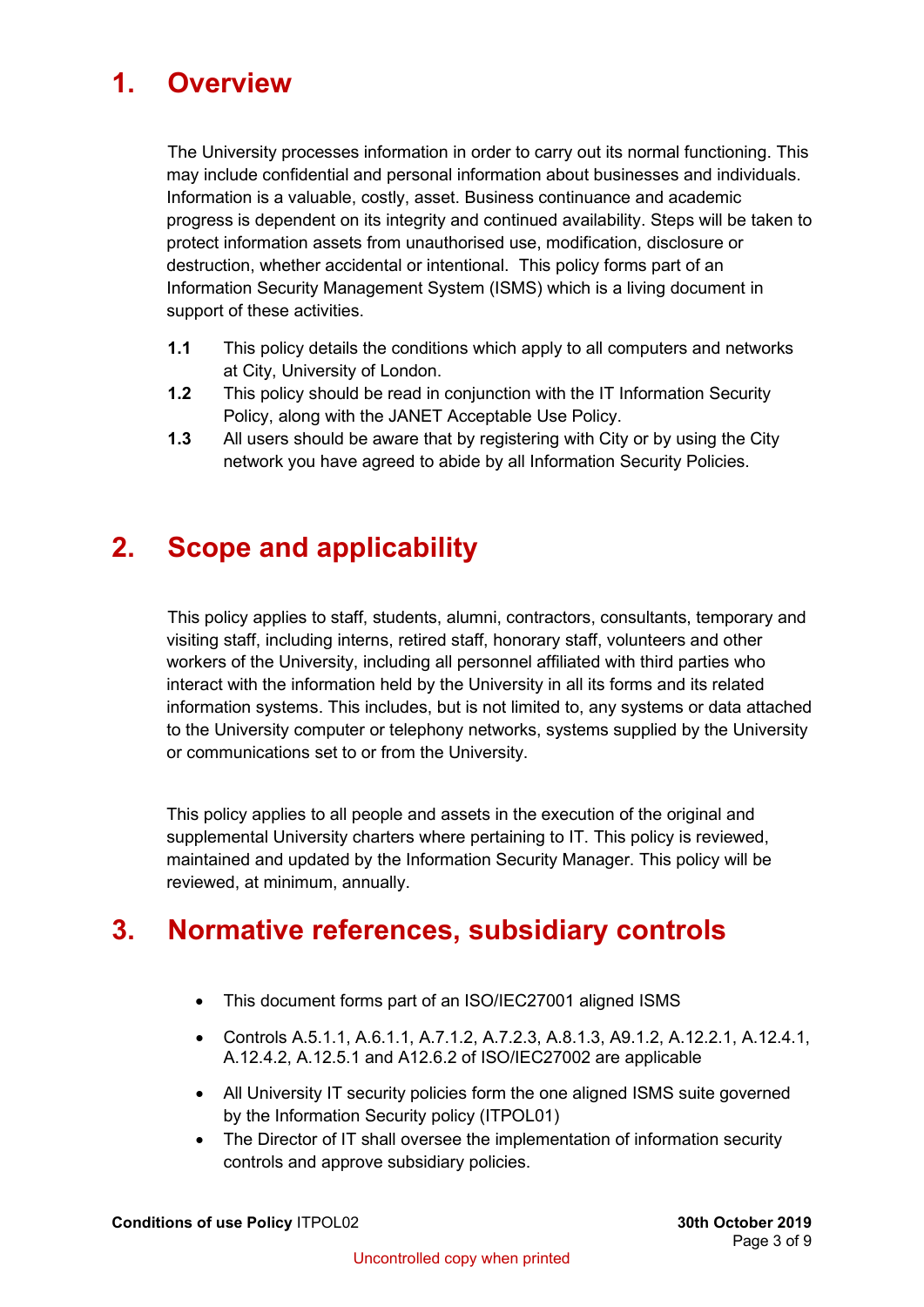# <span id="page-3-0"></span>**4. Terms and definitions**

For the purpose of this document, the terms and conditions given in ISO/IEC 27001 apply.

Standard IT taxonomy is used.

## <span id="page-3-1"></span>**5. General policy**

The University is committed to protecting and securing the use of information and information systems under its control to protect and maintain the availability, integrity and confidentiality of this information.

## <span id="page-3-2"></span>**5.1 Resource usage**

Facilities provided by City are intended to be used to further the aims and objectives of the University. A reasonable amount of personal use is permissible; however, priority must be given for the intended use.

All users must abide by City's Conditions of Use policy as well as external network's conditions, including JANET, who have their own Acceptable Use Policies.

**5.1.1** All users must confirm with the IT Service Desk before installing any software. Licence conditions may limit software usage and could incur additional licence costs.

**5.1.3** Using another user's username and password with or without their permission is strictly forbidden.

**5.1.4** External resources (e.g. journals and software) that are accessed on the University's computing systems and networks have their own terms and conditions of use which require adherence.

## <span id="page-3-3"></span>**5.2 Potential for harm**

Certain activities while not, of themselves, necessarily illegal or damaging are restricted because they pose a risk of damage; financial or reputational risk to the University. The following list is not exhaustive:

- It is forbidden to store or publish within Moodle any information or data that would breach copyright laws.
- Care must be taken not to imply that a personal statement describes University policy
- Defamatory statements must be avoided, especially in public messages (webpages newsgroups, bulletin boards and mailing lists).

## <span id="page-3-4"></span>**5.3 Investigation and enforcement**

City maintains the right to monitor and log network activities. The following are examples of this monitoring:

- Usage of workstations, laptops and mobile devices
- Access to webpages
- Access to software
- Volume of data transfers
- Quantity of email

**Conditions of use Policy** ITPOL02 **30th October 2019**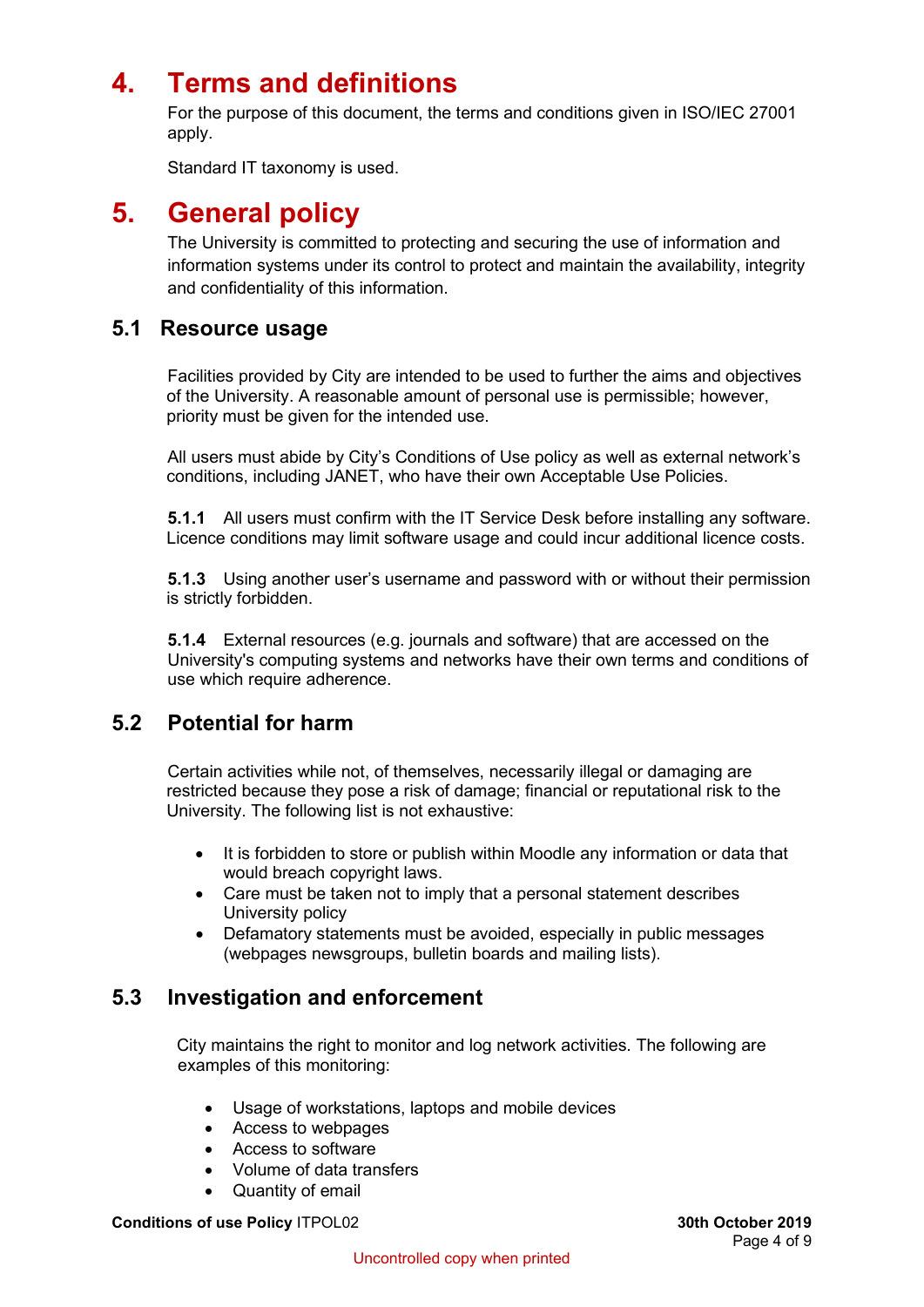• Access to services, cloud storage and data sizing.

In most cases, the primary purpose of such logging is for fault investigation and capacity planning. Anomalies will prompt investigations of possible breaches of the Conditions of Use policy. Any of the information available can and will be used as evidence of possible misuse.

When required and not forbidden in law, further information may be collected in these cases. IT on behalf of the University reserves the right to:

- Inspect and store network traffic between any device connected to the network and any other internet address;
- Inspect and store the content of files held on any system managed by IT and on any system connected to the campus network;
- Inspect email and hold copies, both incoming and outgoing. Activate litigation holds and investigate as required;
- Automated filters are fitted in the email systems to prevent and detect virus, phishing and malware. Contaminated emails will either be cleansed or deleted dependent upon the nature of the threat posed;
- In the event of a virus or malware event occurring IT reserves the right to delete emails, files and lock accounts to contain and restrict the onward passage and growth of the malware;
- In the event of account misuse IT reserves the right to suspend accounts;
- Software monitoring is regularly undertaken to confirm systems are adequately licenced. IT reserves the right to uninstall any software not licenced or which poses a threat to University systems.

## <span id="page-4-0"></span>**5.4 Regulation of Investigatory Powers Act 2000 (RIPA)**

IT draws to the attention of all users of the University's data network; under RIPA their communications may be intercepted and inspected as permitted by legislation. The legislation allows the University to intercept without consent, for purposes such as recording evidence of transactions, ensuring regulatory compliance, detecting crime or unauthorised use. The University does not need to gain consent before intercepting for these purposes. Staff and students of the University are hereby advised that interceptions may take place.

As IT have always had the authority to carry out certain monitoring activities in order to ensure the correct operation and security of the network and related systems, this is not seen as a change in practice. IT in this instance is acting on the University's behalf as the regulatory authority. Any other forms of monitoring of the network is expressly forbidden by the Network Code of Conduct, section 5.8.

## <span id="page-4-1"></span>**5.5 Obscene Material**

The University's policy regarding obscene material on the internet was approved by Senate and Council in 2000 is underpinned by the following principles.

The University does not seek to lay down codes of moral behaviour in this area; however, it is bound by the law, by the conditions of use of the JANET network, and may be subject to UK Research and Innovation and Office for Students (OfS) sanctions.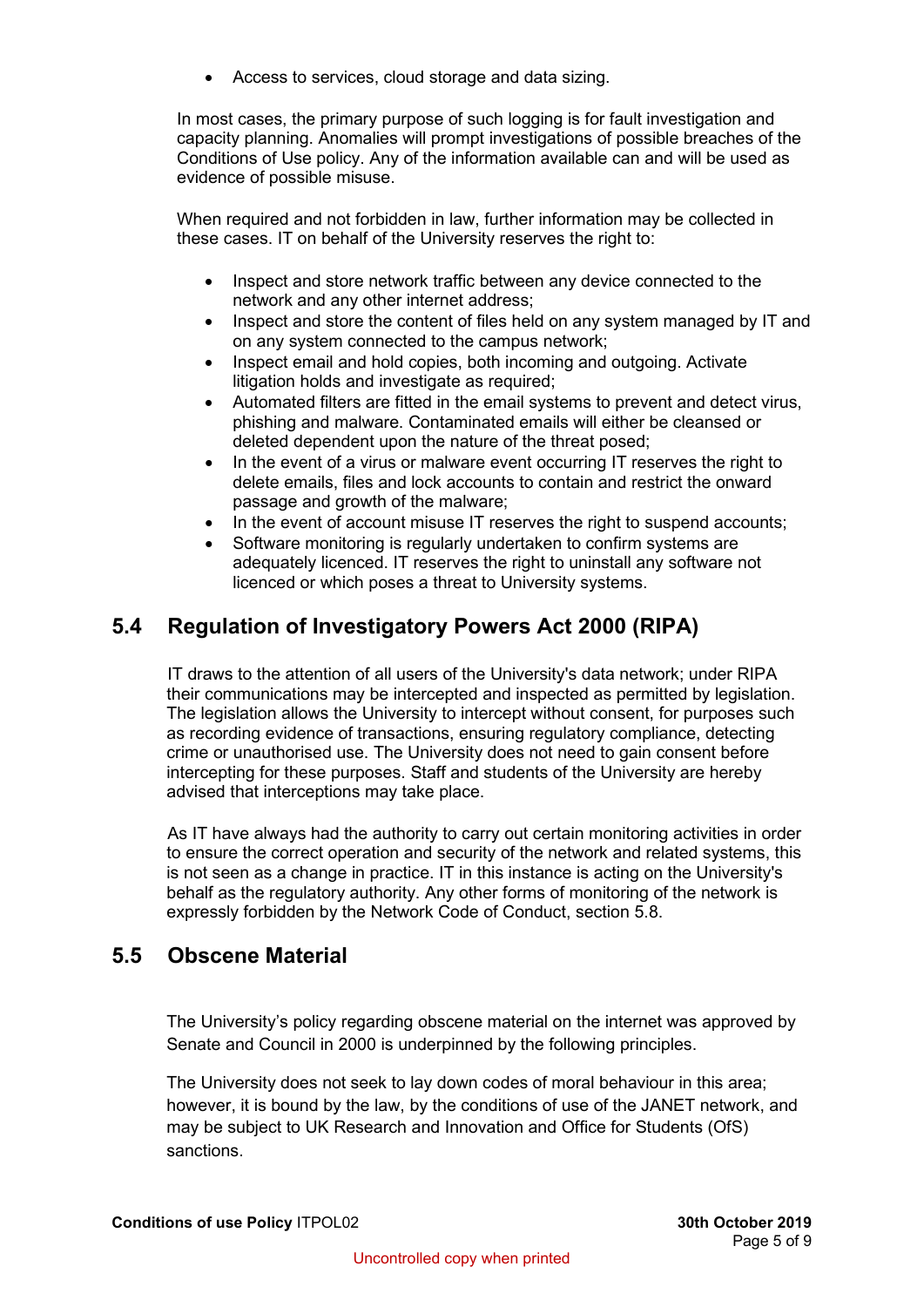Using the University's network to send, receive or store obscene material is a breach by the user of the terms of the Conditions of Use policy. Additionally, breaching them may render the University liable to criminal proceedings as a distributor of such material.

## <span id="page-5-0"></span>**5.6 Security sensitive or extremism / terrorism material**

There are a number of offences for accessing and distributing this type of information that apply to individuals and the University.

**The Terrorism Act (2000)** makes it an offence for an individual to collect or make a record of information of any kind likely to be useful to a person committing or preparing an act of terrorism; or to possess a document or record containing information of that kind (e.g. a terrorist training manual). Definition of terrorism is given in Section 1 of the Act at [www.legislation.gov.uk/ukpga/2000/11/section/1.](http://www.legislation.gov.uk/ukpga/2000/11/section/1)

#### **The Terrorism Act (2006)** [www.legislation.gov.uk/ukpga/2006/11](http://www.legislation.gov.uk/ukpga/2006/11)

outlaws web posting of material that encourages or endorses terrorist acts, even terrorist acts carried out in the past. Sections of the Terrorism Act also creates a risk of prosecution for those who transmit this material electronically. The storage of this information on a computer can prompt a police investigation.

#### **The Counter-Terrorism and Security Act (2015)**

[www.legislation.gov.uk/ukpga/2015/6](http://www.legislation.gov.uk/ukpga/2015/6) requires universities to "have due regard to the need to prevent people from being drawn into terrorism" (Section 26(1)).

All requests to use sensitive security material for research purposes at the University, including material relating to terrorism and extremism must be approved through the University's Senate Research Ethics Committee and use storage registered with the Research Office.

IT has procedures in place for security sensitive material to be stored within a limited circulation. Further detailed guidance will be provided by the Research Office and IT on a case by case basis. All external enquiries concerning access to security sensitive or extremism/terrorism material by staff and students should be directed to the Chair of the Senate Research Ethics Committee. If you come across security sensitive material whilst at the University bring it to the attention of the University's Information Security Manager or IT Service Desk.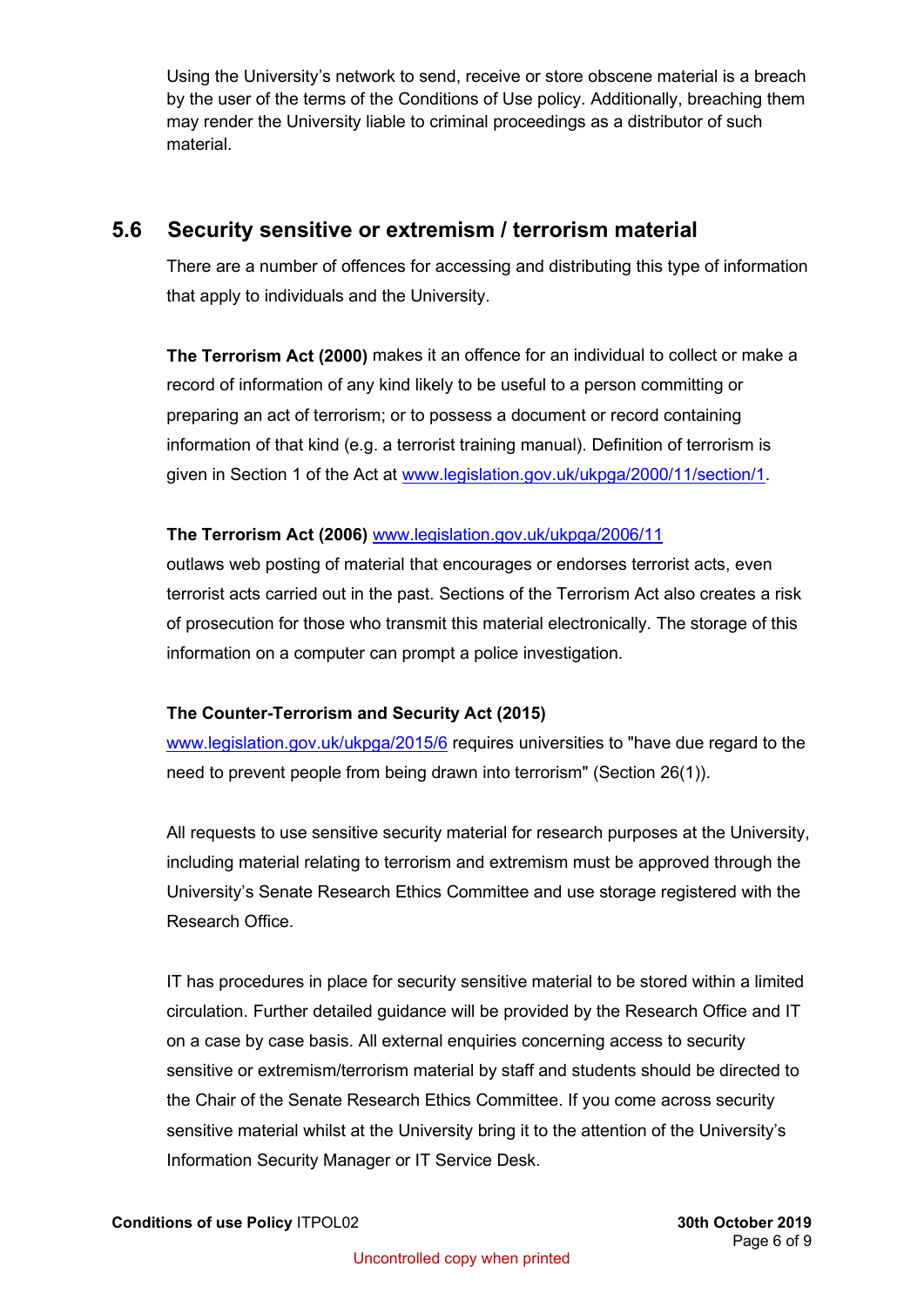## <span id="page-6-0"></span>**5.8 Network Code of Conduct**

*Please note this section will shortly be subsumed into the User Acceptable Use Policy.*

The data network at City, University London is a University resource which is installed and managed by IT on behalf of users. IT reserves the right to withdraw a user's permission to gain access to the network and facilities in the event of a breach of any of the following conditions. As per section 7, disciplinary proceedings may also be initiated against users in respect of any breach of the Code.

**5.8.1** Prior permission and assistance must be sought from IT before any attempt is made to connect non IT supplied equipment of any description to the network. This excludes the wireless networks

**5.8.2** All equipment must always be maintained and operated in such a manner that it does not interfere with or otherwise degrade the quality or performance of the network. Any malfunctioning equipment must be immediately disconnected from the network and reconnection may not be made until IT is satisfied about the performance of the equipment.

**5.8.3** No attempt should be made to examine, copy or alter data on the network that is not legitimately destined for the user. Network scanning or monitoring software with the ability to observe data is prohibited. If such software can be shown to be essential for diagnostic purposes, then prior permission for use must be sought from IT, which if granted, applies only to temporary monitoring of the user's own data. Users should be aware that a breach of this condition is considered to be a serious matter and could lead to disciplinary proceedings being taken by the University. IT reserves the right to use such monitoring equipment to ensure compliance with this Code of Conduct.

**5.8.4** Users must take adequate and reasonable measures to ensure that any equipment connected to the network is not left at any time in such a manner that unauthorised users can gain access to either the equipment or the network. Any suspected breaches of data security or confidentiality must be reported to IT immediately.

**5.8.5** When accessing external sites, users should behave in a responsible manner with due respect to terms and conditions of use of those external sites.

**5.8.6** Users should satisfy themselves that all the software they use is properly and adequately licenced and that copyrighted material is not shared or distributed via University systems unless a valid licence or agreement exists.

# <span id="page-6-1"></span>**6. Roles and responsibilities**

All users of information systems are responsible for the security of data in their charge and care, it is their duty to ensure University systems are used appropriately and securely. Any person who suspects misuse of University systems should report the matter to the Information Security Manager or IT Service Desk without delay.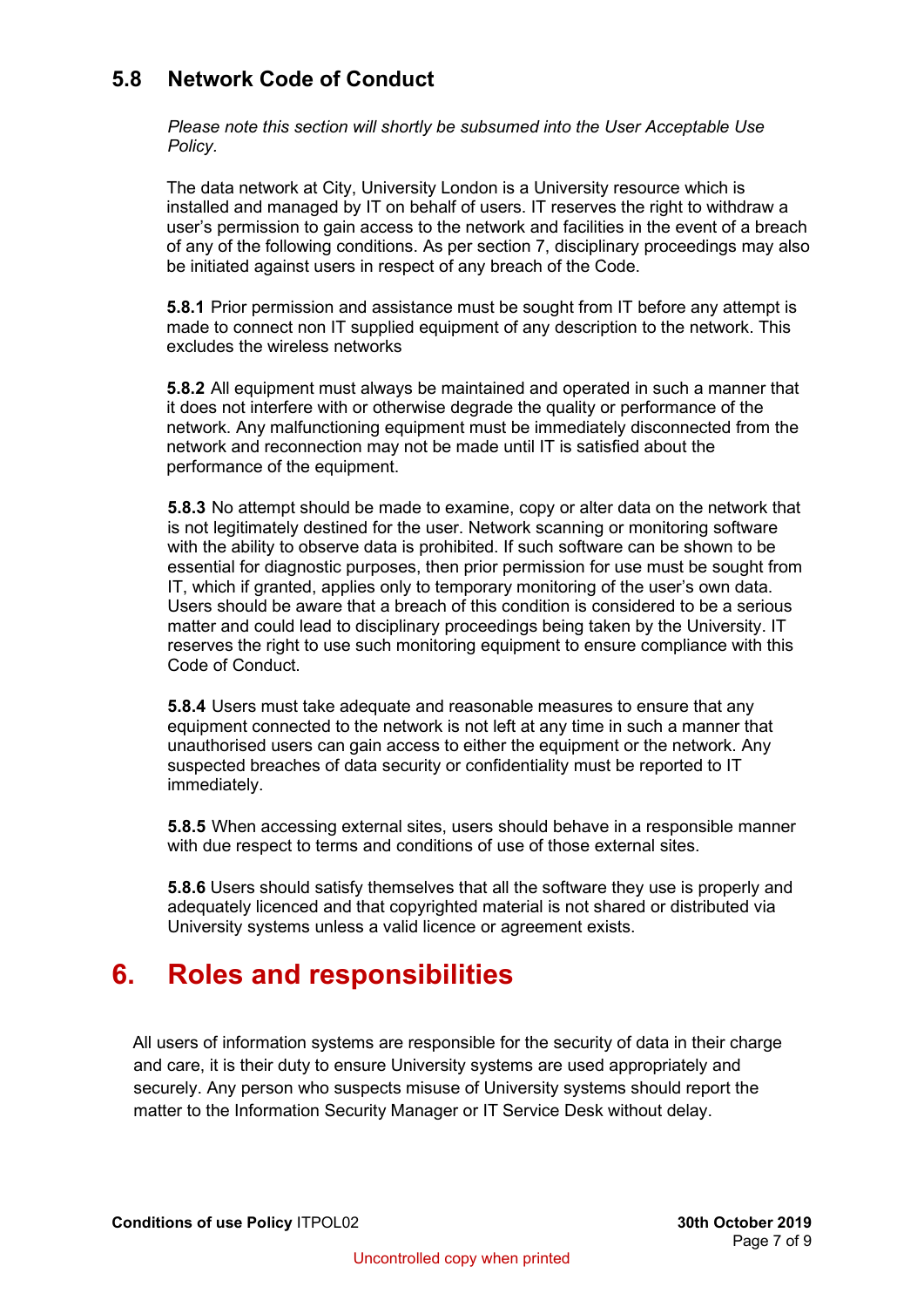# **7. Compliance**

#### <span id="page-7-0"></span>**7.1 Compliance measurement**

The Information Security Manager will verify compliance to this policy through various methods, including but not limited to, periodic walk-throughs, business tool reports, internal and external audits, video monitoring, and feedback to the policy owner.

#### **7.2 Exceptions**

Any exception to this policy must be approved by the Director of IT in advance.

#### **7.3 Non-compliance**

Any reckless or wilful conduct by any person or persons using City, University of London's network and computer systems which undermines this policy or puts at risk the security of data may result in disciplinary action being taken against them. All such cases will be fully investigated according to the University's disciplinary procedures and may be reported to the regulatory authorities.

In the case of a criminal offence being committed, City, University of London will involve the appropriate authority.

# <span id="page-7-1"></span>**8. Risk management**

Risk management for each department / school is handled internally and recorded on the appropriate risk register.

# <span id="page-7-2"></span>**9. Policy review**

This policy will be reviewed by the process owners and updated alongside the security operating procedures on a regular basis, not to exceed 12 months.

## <span id="page-7-3"></span>**10. Process owners**

Director of IT.

## <span id="page-7-4"></span>**11. Review schedule**

This policy shall be reviewed and updated regularly to ensure that they remain appropriate in the light of any relevant changes to the law, organisational policies or contractual obligations by the Information Security Manager and the Information Security Committee Additional regulations may be created to cover specific areas as required.